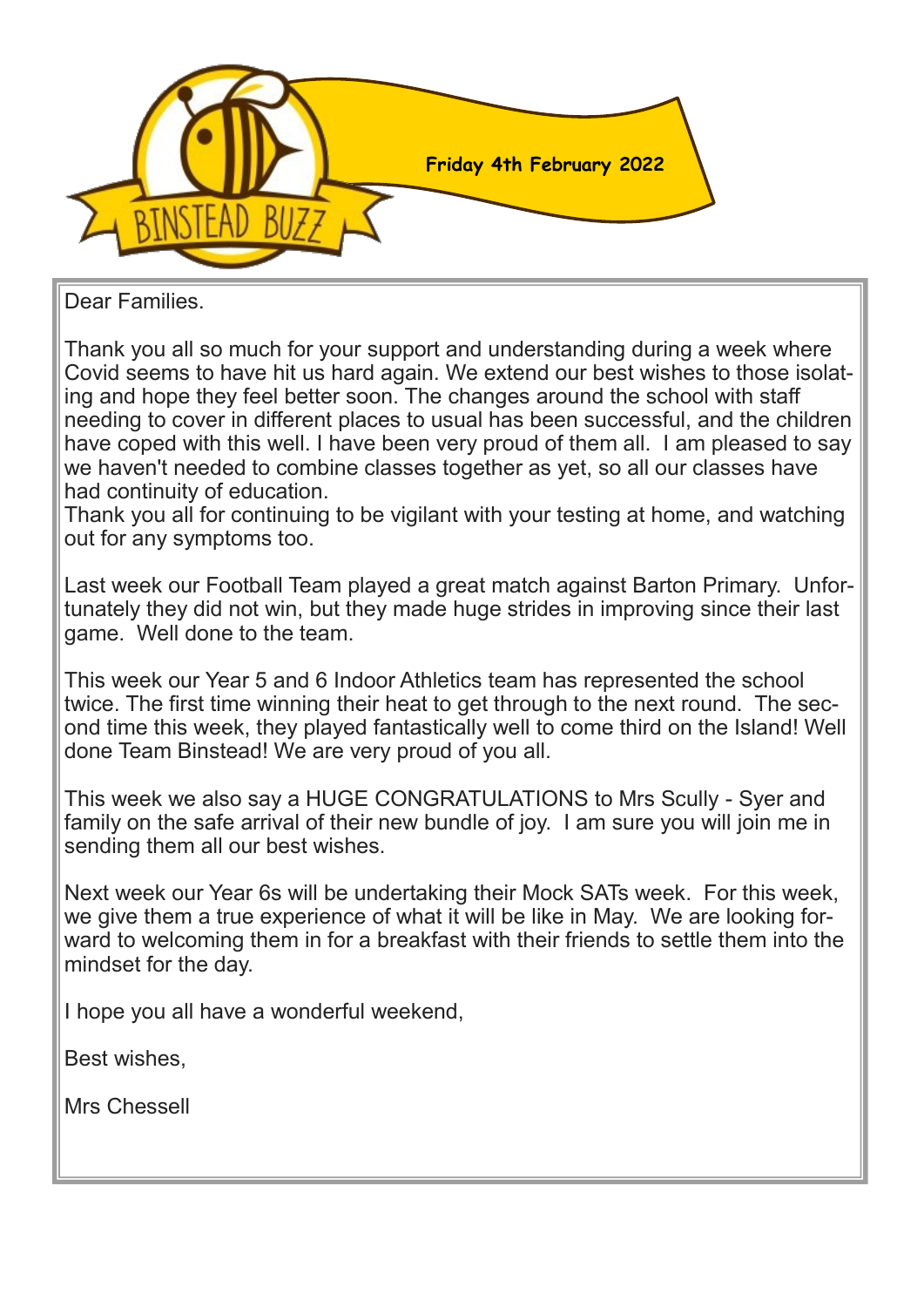| <b>Next</b> | Monday        | Tuesday    | Wednesday           | Thursday         | Friday       |
|-------------|---------------|------------|---------------------|------------------|--------------|
| week's      |               |            |                     |                  |              |
| menu        |               |            |                     |                  |              |
| Option 1    | Macaroni      | Garlicky   | <b>Roast Pork</b>   | <b>Meatballs</b> | Fish fingers |
|             | Cheese        | Chicken    |                     |                  |              |
|             |               |            |                     |                  |              |
| Option 2    | Veggie        | Cheesy Pea | <b>Butternut</b>    | Veggie           | Soft Taco    |
|             | Sausage       | Risotto    | Squash and          | Lasagne          | and chips    |
|             |               |            | <b>Potato Slice</b> |                  |              |
| Dessert     | Oatie Biscuit | Apple      | Strawberry          | Chocolate        | <b>Rice</b>  |
|             |               | Muffin     | Ice Cream           | Cake             | Pudding      |
|             |               |            |                     |                  |              |

Cheese, Beans or Cheese and Beans Jacket potato, tomato pasta, yoghurt and fruit available daily

|                                                                                                |         | <b>Diary Dates</b>             |
|------------------------------------------------------------------------------------------------|---------|--------------------------------|
| <b>&gt; FEBRUARY</b>                                                                           | 18.2.22 | Break up for Spring Half       |
| <b>Travel</b>                                                                                  |         | Term                           |
| <b>Challenge</b>                                                                               | 28.2.22 | Development Day                |
|                                                                                                | 1.3.22  | <b>School Starts</b>           |
| <b>Travel actively on as many</b><br>days as you can in February<br>and you could win a prize! | 23.3.22 | <b>Book Fair starts</b>        |
|                                                                                                | 8.4.22  | Break up for Easter            |
|                                                                                                |         | 25.4.22 School Starts          |
| Ask your teacher for<br>an active travel chart<br>to take part                                 | 2.5.22  | May Bank Holiday               |
| Wall                                                                                           |         | 27.5.22 Break up for Half Term |
|                                                                                                | 6.6.22  | Development Day                |
| Make and model of bike prize may differ from the image show<br>13/01/2022 12:16                | 7.6.22  | <b>School Starts</b>           |
|                                                                                                |         | 22.7.22 Break up for Summer    |
|                                                                                                |         |                                |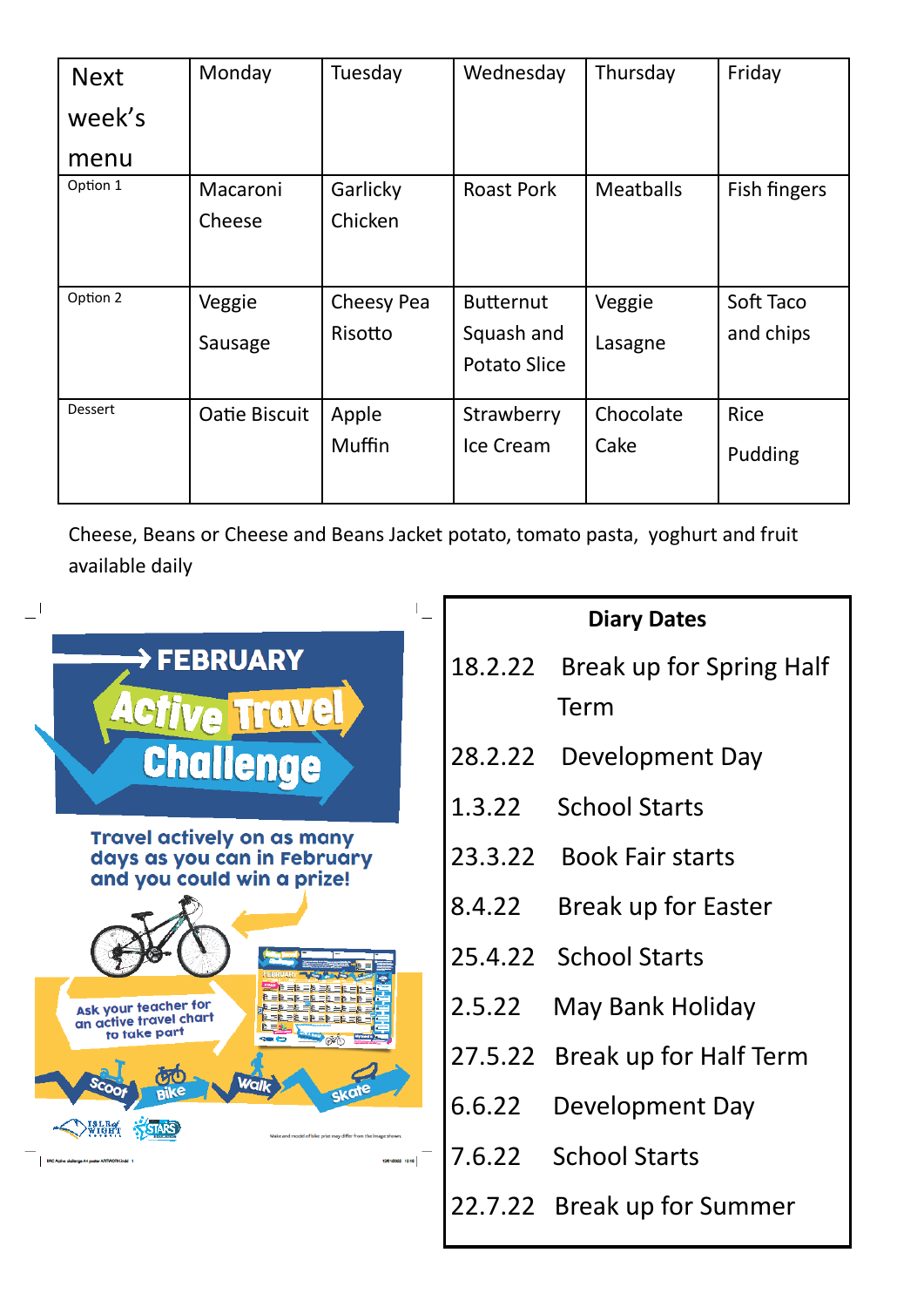





## **Holiday activities**

Free places available for children who receive benefit-related free school meals.

A wide range of engaging activities with a nutritious meal are on offer for school ages (5 to 16) during the February half term.

Places are limited, so book early to avoid disappointment. To find out more and book, visit: www.connect4communities.org



www.connect4communities.org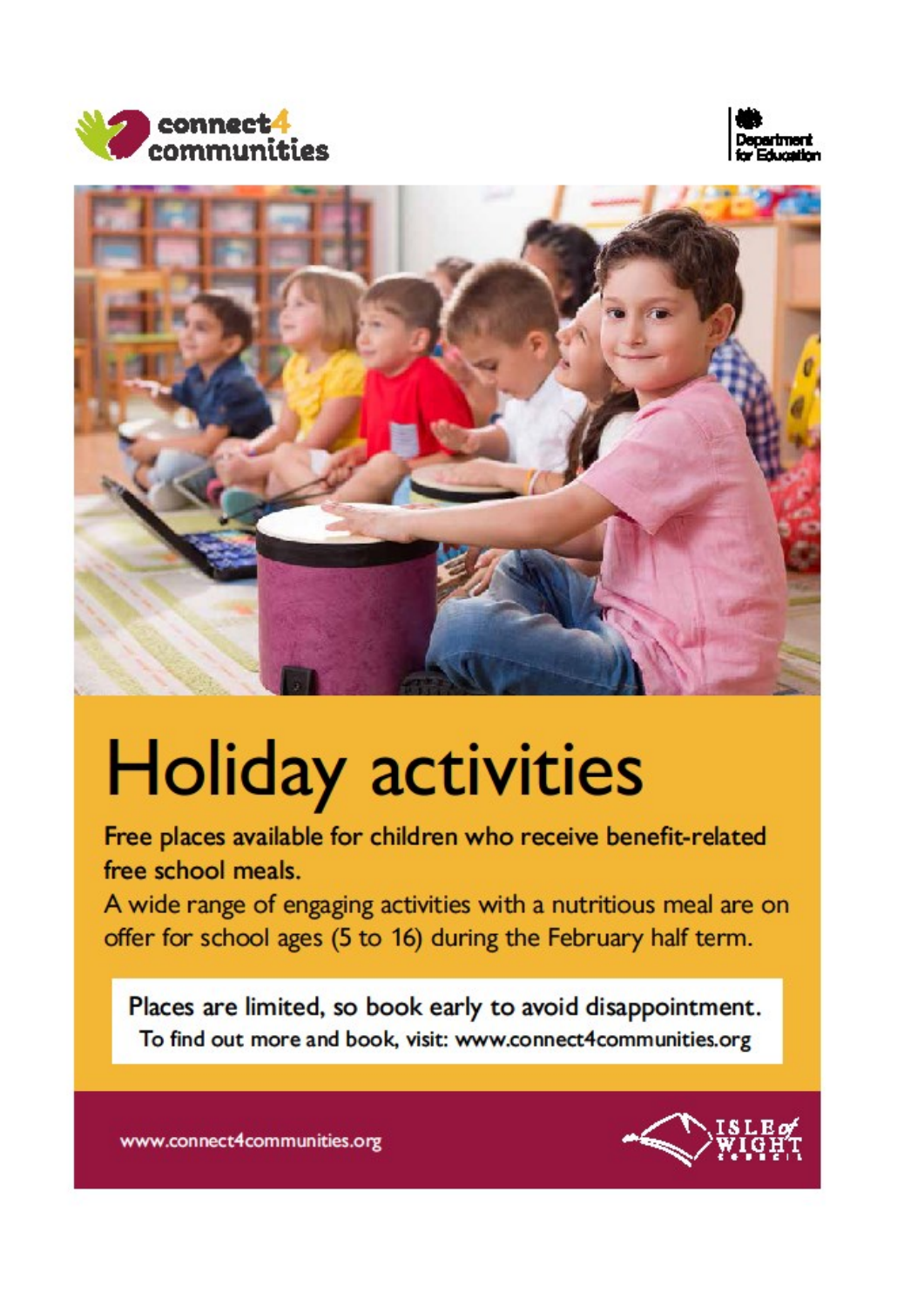## **COVID VACCINATIONS**

**The COVID-19 vaccination is available for everyone age 12 and over. It's not too late to get your 1st, 2nd or booster doses.**

## **When to have your vaccine:**

People aged 18 or over should have their 2nd dose from 8 weeks after their 1st dose.

Most people aged 12-17 should have their 2nd dose from 12 weeks after their 1st dose.

Boosters are available for everyone aged 16+ and you should have it at least 3 months after your  $2^{nd}$  dose.

It's easy to attend a walk-in clinic and the NHS are offering pop-up clinics around the Island:

- **7 days a week from 8 am to 8 pm**, The Riverside Centre, Newport, PO30 2QR
- **Tuesday 8 February**, 5pm to 7.30pm, The Heights**,** Sandown, PO36 9ET.
- **Monday 14 February**, 5pm to 7.30pm, Medina Leisure Centre, Newport, PO30 2DX.
- **Tuesday 15 February**, 5pm to 7.30pm, Medina Leisure Centre, Newport, PO30 2DX.
- **Saturday 19 February**, 9.30am to 1.00pm, Medina Leisure Centre, Newport, PO30 2DX.
- **Tuesday 22 February**, 5pm to 7.30pm, The Heights**,** Sandown, PO36 9ET.
- **Saturday 26 February**, 9.30am to 1.00pm, The Heights**,** Sandown, PO36 9ET.

You can also [book an appointment online](https://www.nhs.uk/conditions/coronavirus-covid-19/coronavirus-vaccination/book-coronavirus-vaccination/) or by calling 119.

Get [up to date information about the vaccination delivery](https://www.hampshiresouthamptonandisleofwightccg.nhs.uk/your-health/latest-information-on-covid-19/covid-19-vaccination-programme/walk-in-clinics-near-you) programme on the Isle of Wight from the NHS.

Get information and support with COVID-19 on the Island on [keeptheislandsafe.org](https://keeptheislandsafe.org/)